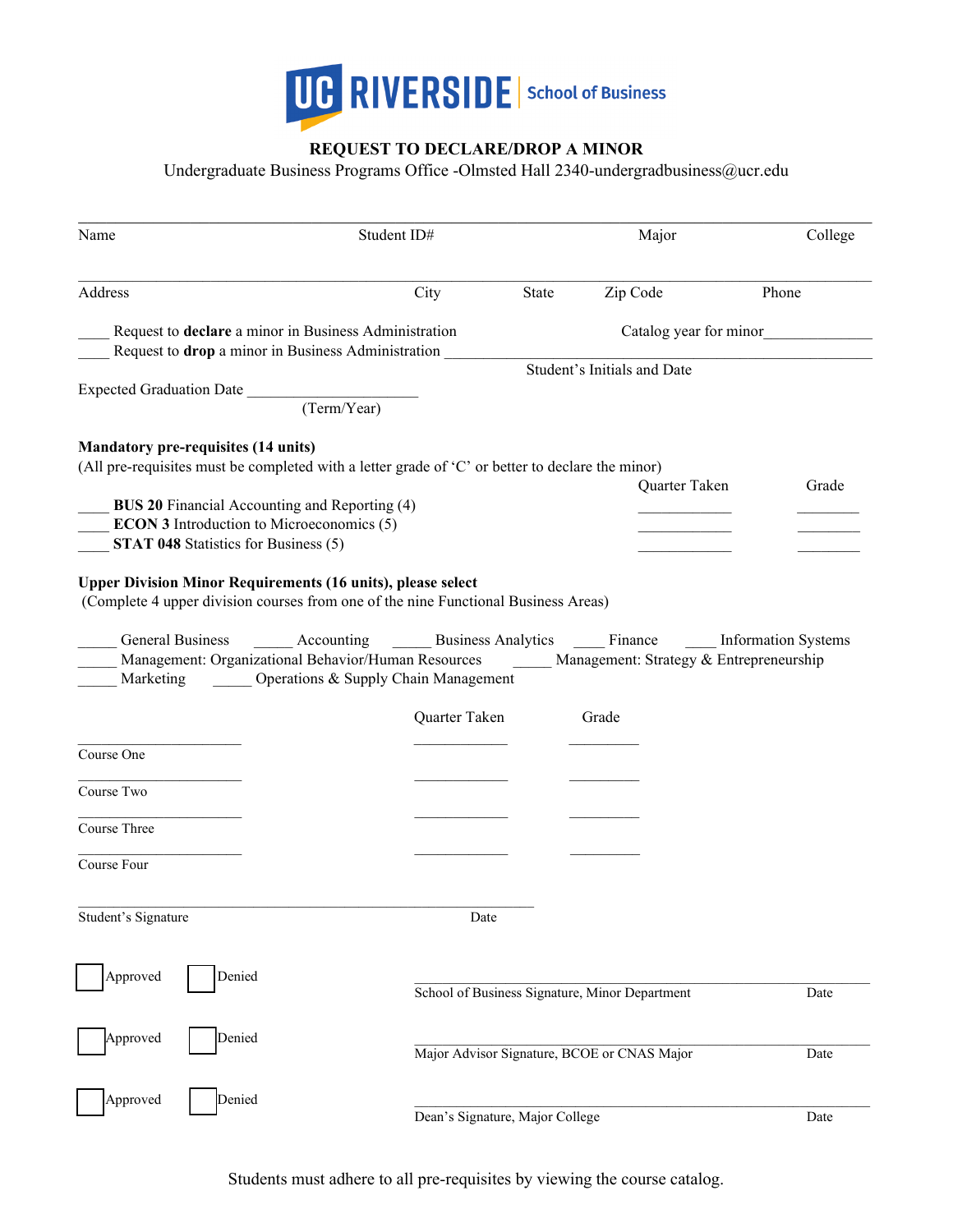

# **MINOR REQUIREMENTS FOR BUSINESS ADMINISTRATION with Pre-requisites**

# **20218-19 AY and Subsequent**

### **Mandatory Pre-requisites (14 units)**

**All mandatory pre-requisites must be completed with a letter grade of 'C' or better.**

| <b>BUS 20</b> | Financial Accounting and Reporting (4)                              |
|---------------|---------------------------------------------------------------------|
| ECON 3        | Introduction to Microeconomics (5)                                  |
| $STAT 48*$    | Statistics for Business (5)                                         |
|               | *Substitutions: STAT 40/100A, PSYC 11, SOC 5 or another STAT course |

### **Upper Division Minor Requirements (16 units)**

**Complete 4 upper division courses from one of the nine Functional Business Minors**

*(please note some UD courses have additional prerequisites that must be completed)* 

## **GENERAL BUSINESS**

**BUS 103** (BUS 20, ECON 003, STAT 48) **BUS 104/STAT 104** (CS 008, STAT 48/100A) **BUS 106/ECON 134** (BUS 20, ECON 003, STAT 48) **BUS 107** (BUS0 20, ECON 003, STAT 48, CS 008) **BUS 108** (BUS0 20, ECON 003, STAT 48)

## **ACCOUNTING**

Two required: **BUS 108** (BUS0 20, ECON 003, STAT 48) **BUS 165A (**BUS 21; BUS 20 with a grade of 'C-' better)

## **Two additional upper division:**

**BUS 161 (**BUS 165B; BUS 165A; BUS 21; BUS 20 with a grade of 'C-' better) **BUS 165B (**BUS 165A; BUS 21; BUS 20 with a grade of 'C-' better) **BUS 165C (**BUS 165B; BUS 165A; BUS 21; BUS 20 with a grade of 'C-' better) **BUS 168A** (BUS 108) **BUS 168B (**BUS 168A; BUS 108) **BUS 169A (**Co-requisite BUS 165B; BUS 165A; BUS 21; BUS 20 with a grade of 'C-' better) **BUS 169B (**BUS 169A; BUS 165B; BUS 165A; BUS 21; BUS 20 with a grade of 'C-' better) **BUS 170 (**Co-requisite BUS 165B; BUS 165A; BUS 21; BUS 20 with a grade of 'C-' better)

# **BUSINESS ANALYTICS**

**Three Required: BUS 123 (**BUS 104/STAT 104) **BUS 124 (**STAT 048) **BUS 125 (**BUS 104/STAT 104, STAT 048)

#### **One additional upper division:**

**BUS 115** (BUS 103) **BUS 117** (BUS 103) **BUS 127** (STAT 048 or 100A) **BUS 129** (BUS 105) **BUS 130** (BUS 104/STAT 104 or BUS 105) **BUS 136 (**BUS 106/ECON 134 and BUS 132 with grades of 'C-' or better) **BUS 137 (**BUS 106/ECON 134 and BUS 132 with grades of 'C-' or better) **BUS 173** (BUS 101)

#### **FINANCE**

#### **Two required:**

**BUS 106** (BUS 20, ECON 003, STAT 48) **BUS 132** (BUS 20; STAT 48; ECON 102 or ECON 103; upper division standing)

## **Two additional upper division:**

**BUS 131** (BUS 106/ECON 134 & BUS 132 with a grade of "C-" or better)

**BUS 134** (BUS 106/ECON 134 & BUS 132 with a grade of "C-" or better)

**BUS 135** (BUS 106/ECON 134 & BUS 132 with a grade of "C-" or better)

**BUS 136** (BUS 106/ECON 134 & BUS 132 with a grade of "C-" or better)

**BUS 137** (BUS 106/ECON 134 & BUS 132 with a grade of "C-" or better)

**BUS 138** (BUS 106/ECON 134 with a grade of "C-" or better; upper division standing)

**BUS 139** (BUS 106/ECON 134 with a grade of "C-" or better)

**BUS 140E** (BUS 106/ECON 134 with a grade of "C-" or better)

**BUS 141** (BUS 106; BUS 132; BUS 136; STAT 48 or equivalent)

**BUS 147** (BUS 106/ECON 134 and BUS 132 with grades of "C-" or better)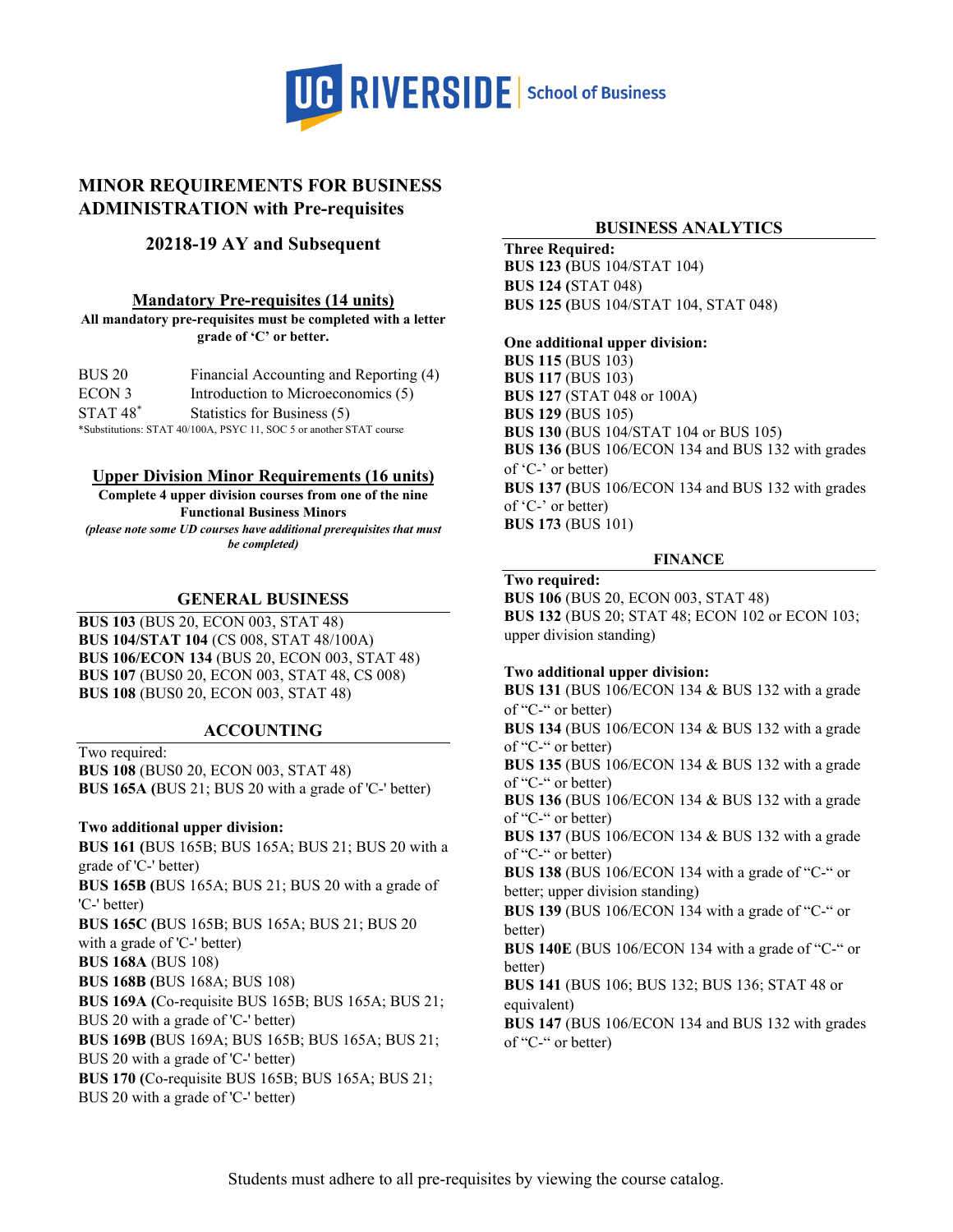

# **INFORMATION SYSTEMS**

**One required:**

**BUS 101** (CS 8 or equivalent; BUS 20; ECON 3; STAT 48 or equivalent)

### **Three additional upper division:**

**BUS 110** (BUS 101) **BUS 125 (**BUS 104/STAT 104, STAT 048) **BUS 128** (BUS 104/STAT 104) **BUS 166** (BUS 101 & BUS 108) **BUS 171** (BUS 101) **BUS 172** (BUS 103; ECON 3) **BUS 173** (BUS 101) **BUS 174** (BUS 101) **BUS 175** (BUS 101) **BUS 179** (BUS 101)

### **MANAGEMENT: ORGANIZATIONAL BEHAVIOR/ HUMAN RESOURCES**

**Two required: BUS 107** (BUS0 20, ECON 003, STAT 48, CS 008)

# **Two additional upper division:**

**BUS 155** (BUS 107)

**BUS 121** (BUS 107) **BUS 143** (BUS 107 and/or upper division standing) **BUS 144** (BUS 107) **BUS 145** (BUS 107) **BUS 149** (BUS 107) **BUS 156** (BUS 107) **BUS 157** (BUS 107)

#### **MANAGEMENT: STRATEGY & ENTREPRENEURSHIP**

**Two required:**

**BUS 109** (BUS 100W; BUS 103; BUS 106; BUS 108; and 135 units or greater) **BUS 146** (Co-requisite BUS 109)

## **Two additional upper division:**

**BUS 121** (BUS 107) **BUS 143** (BUS 107 and/or upper division standing) **BUS 144** (BUS 107) **BUS 145** (BUS 107) **BUS 147** (BUS 106/ECON 134 and BUS 132 with grades of "C-" or better; upper division standing) Continued….

### **MANAGEMENT: STRATEGY & ENTREPRENEURSHIP**

**BUS 148** (BUS 107) **BUS 149** (BUS 107) **BUS 150** (Co-requisite BUS 109) **BUS 154** (upper division standing) **BUS 155** (BUS 107) **BUS 156** (BUS 107) **BUS 157** (BUS 107) **BUS 159** (BUS 103) **BUS 163** (BUS 101) **BUS 173** (BUS 101)

## **MARKETING**

**One required: BUS 103** (BUS 20, ECON 003, STAT 48)

#### **Three additional upper division:**

**BUS 111** (BUS 103) **BUS 112** (BUS 103) **BUS 113** (BUS 103) **BUS 114** (BUS 103) **BUS 115** (BUS 103) **BUS 116** (BUS 103) **BUS 117** (BUS 103) **BUS 118** (BUS 103) **BUS 119** (BUS 103) **BUS 124** (STAT 048) **BUS 126** (BUS 105) **BUS 151** (BUS 103) **BUS 152** (BUS 103) **BUS 159** (BUS 103) **BUS 164** (BUS 103)

## **OPERATIONS & SUPPLY CHAIN MANAGEMENT**

**Two required: BUS 104** (CS 8 or equivalent; STAT 48 or STAT 100A or equivalent) **BUS 105** (BUS 104/STAT 104 or equivalent)

#### **Two additional upper division:**

**BUS 122** (BUS 104/STAT 104) **BUS 123** (BUS 104/STAT 104) **BUS 124** (STAT 048) **BUS 125 (**BUS 104/STAT 104, STAT 048) **BUS 126** (BUS 105) **BUS 127/STAT 127** (STAT 048 or 100A) **BUS 128** (BUS 104/STAT 104) **BUS 129** (BUS 105) **BUS 130 (**BUS 104/STAT 104 or BUS 105) **BUS 173** (BUS 101)

Students must adhere to all pre-requisites by viewing the course catalog.